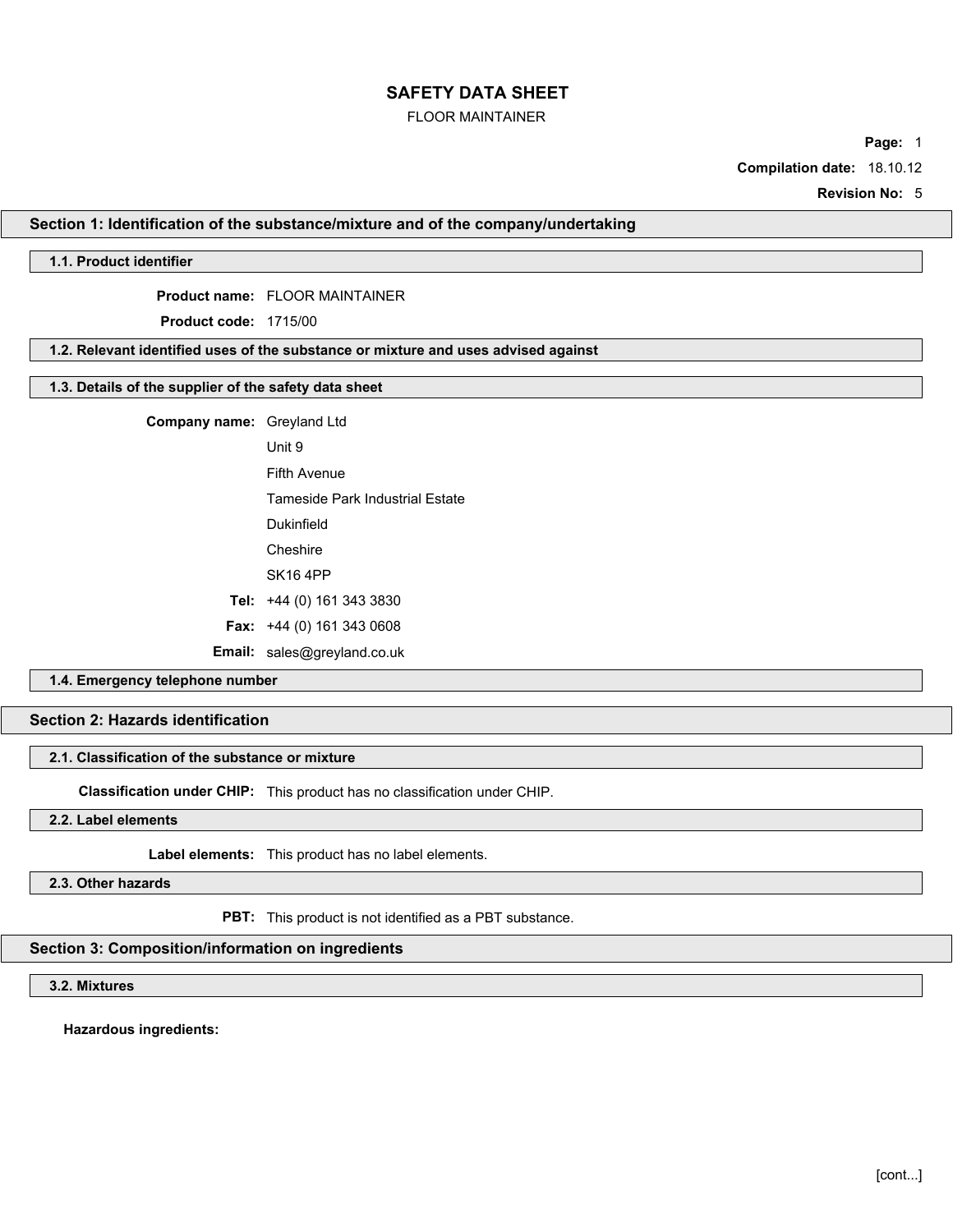### FLOOR MAINTAINER

#### **Page:** 2

#### PRIMARY ALCOHOL ETHOXYLATE

| EINECS | CAS        | <b>CHIP</b><br>Classification | <b>CLP Classification</b> | ≌ercent |
|--------|------------|-------------------------------|---------------------------|---------|
|        | 68439-45-2 | Xn: R22; Xi: R41              | -                         | $-10%$  |

### **Section 4: First aid measures**

### **4.1. Description of first aid measures**

**Skin contact:** Wash immediately with plenty of soap and water.

**Eye contact:** Bathe the eye with running water for 15 minutes.

**Ingestion:** Wash out mouth with water.

**Inhalation:** Consult a doctor.

#### **4.2. Most important symptoms and effects, both acute and delayed**

**Skin contact:** No symptoms.

**Eye contact:** No symptoms.

**Ingestion:** No symptoms.

**Inhalation:** No symptoms.

### **4.3. Indication of any immediate medical attention and special treatment needed**

#### **Section 5: Fire-fighting measures**

### **5.1. Extinguishing media**

**Extinguishing media:** Suitable extinguishing media for the surrounding fire should be used. Use water spray

to cool containers.

## **5.2. Special hazards arising from the substance or mixture**

**Exposure hazards:** In combustion emits toxic fumes.

**5.3. Advice for fire-fighters**

**Advice for fire-fighters:** Wear self-contained breathing apparatus. Wear protective clothing to prevent contact

with skin and eyes.

# **Section 6: Accidental release measures**

# **6.1. Personal precautions, protective equipment and emergency procedures**

**Personal precautions:** Refer to section 8 of SDS for personal protection details. Turn leaking containers

leak-side up to prevent the escape of liquid.

# **6.2. Environmental precautions**

**Environmental precautions:** Do not discharge into drains or rivers. Contain the spillage using bunding.

# **6.3. Methods and material for containment and cleaning up**

**Clean-up procedures:** Absorb into dry earth or sand. Transfer to a closable, labelled salvage container for disposal by an appropriate method.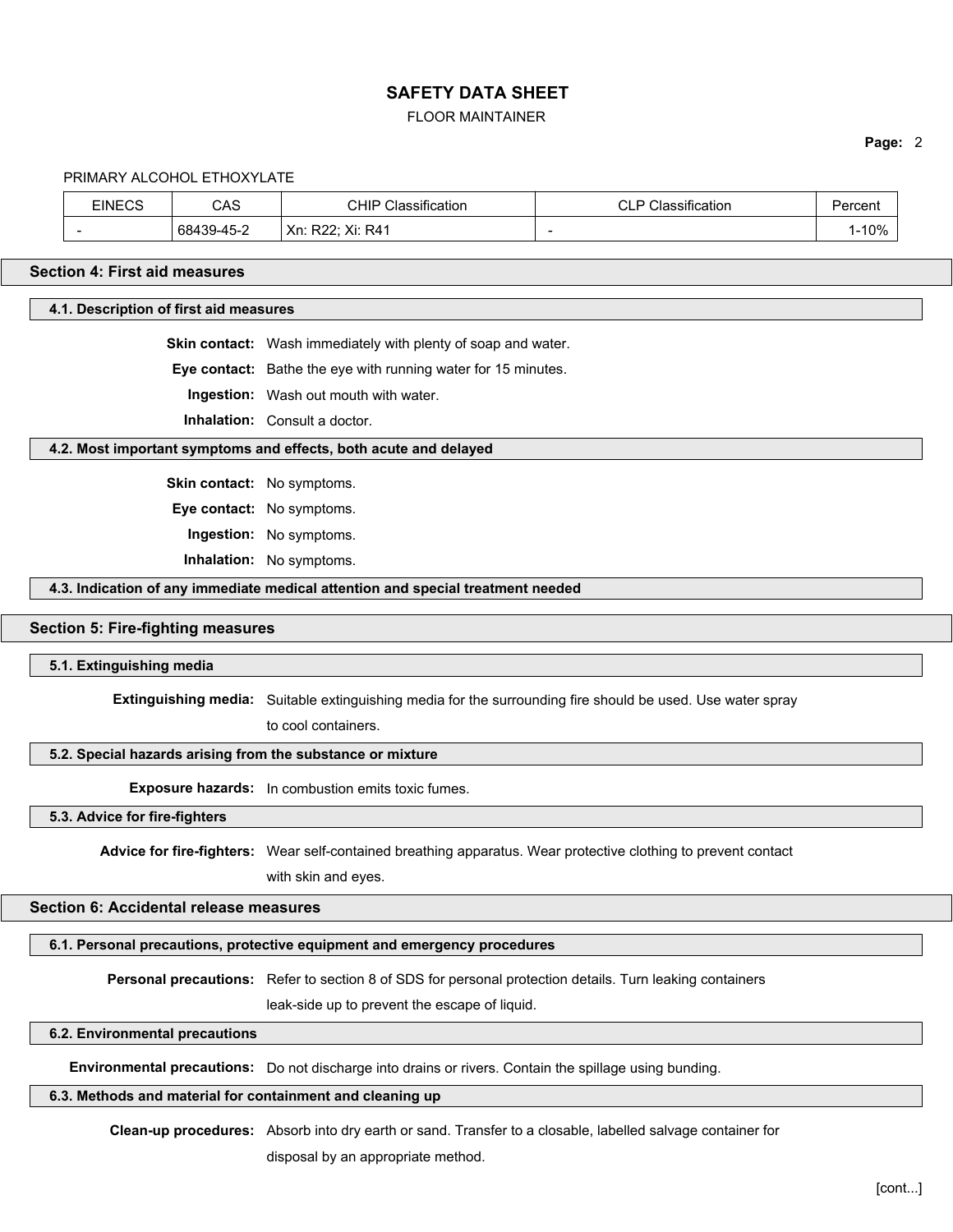## FLOOR MAINTAINER

**Page:** 3

#### **6.4. Reference to other sections**

#### **Section 7: Handling and storage**

## **7.1. Precautions for safe handling**

### **7.2. Conditions for safe storage, including any incompatibilities**

**Storage conditions:** Store in cool, well ventilated area. Keep container tightly closed.

**Suitable packaging:** Must only be kept in original packaging.

**7.3. Specific end use(s)**

#### **Section 8: Exposure controls/personal protection**

**8.1. Control parameters**

**Workplace exposure limits:** No data available.

**8.1. DNEL/PNEC Values**

**DNEL / PNEC** No data available.

**8.2. Exposure controls**

**Respiratory protection:** Respiratory protection not required.

**Section 9: Physical and chemical properties**

## **9.1. Information on basic physical and chemical properties**

**State:** Liquid **Colour:** Pink **Odour:** Characteristic odour **Oxidising:** Non-oxidising (by EC criteria) **Solubility in water:** Soluble **Viscosity:** Non-viscous **Flash point°C:** >70 **pH:** 8

# **9.2. Other information**

**Other information:** No data available.

## **Section 10: Stability and reactivity**

**10.1. Reactivity**

**10.2. Chemical stability**

**Chemical stability:** Stable under normal conditions.

### **10.3. Possibility of hazardous reactions**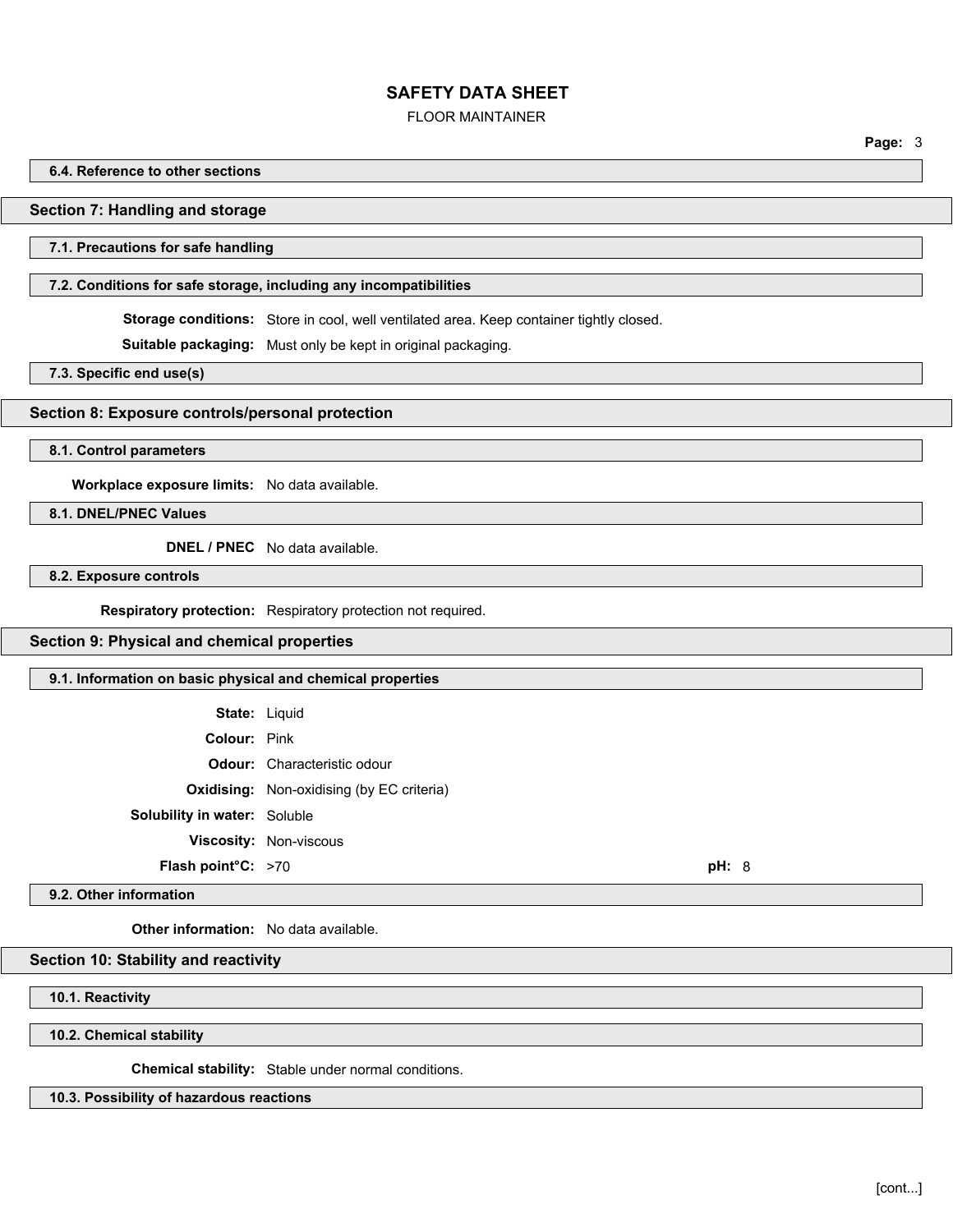## FLOOR MAINTAINER

### **Page:** 4

# **10.4. Conditions to avoid**

## **Conditions to avoid:** Heat.

#### **10.5. Incompatible materials**

**Materials to avoid:** Strong oxidising agents. Strong acids.

#### **10.6. Hazardous decomposition products**

**Haz. decomp. products:** In combustion emits toxic fumes.

## **Section 11: Toxicological information**

#### **11.1. Information on toxicological effects**

#### **Hazardous ingredients:**

## **PRIMARY ALCOHOL ETHOXYLATE**

| ORL | <b>RAT</b> | LD50 | 200<2000> | ma/ka |  |
|-----|------------|------|-----------|-------|--|
|     |            |      |           | .     |  |

**Toxicity values:** No data available.

## **Symptoms / routes of exposure**

**Skin contact:** No symptoms.

**Eye contact:** No symptoms.

**Ingestion:** No symptoms.

**Inhalation:** No symptoms.

### **Section 12: Ecological information**

**12.1. Toxicity**

**Ecotoxicity values:** No data available.

#### **12.2. Persistence and degradability**

### **12.3. Bioaccumulative potential**

**Bioaccumulative potential:** No bioaccumulation potential.

**12.4. Mobility in soil**

**Mobility:** Readily absorbed into soil.

# **12.5. Results of PBT and vPvB assessment**

**PBT identification:** This product is not identified as a PBT substance.

**12.6. Other adverse effects**

**Other adverse effects:** Negligible ecotoxicity.

#### **Section 13: Disposal considerations**